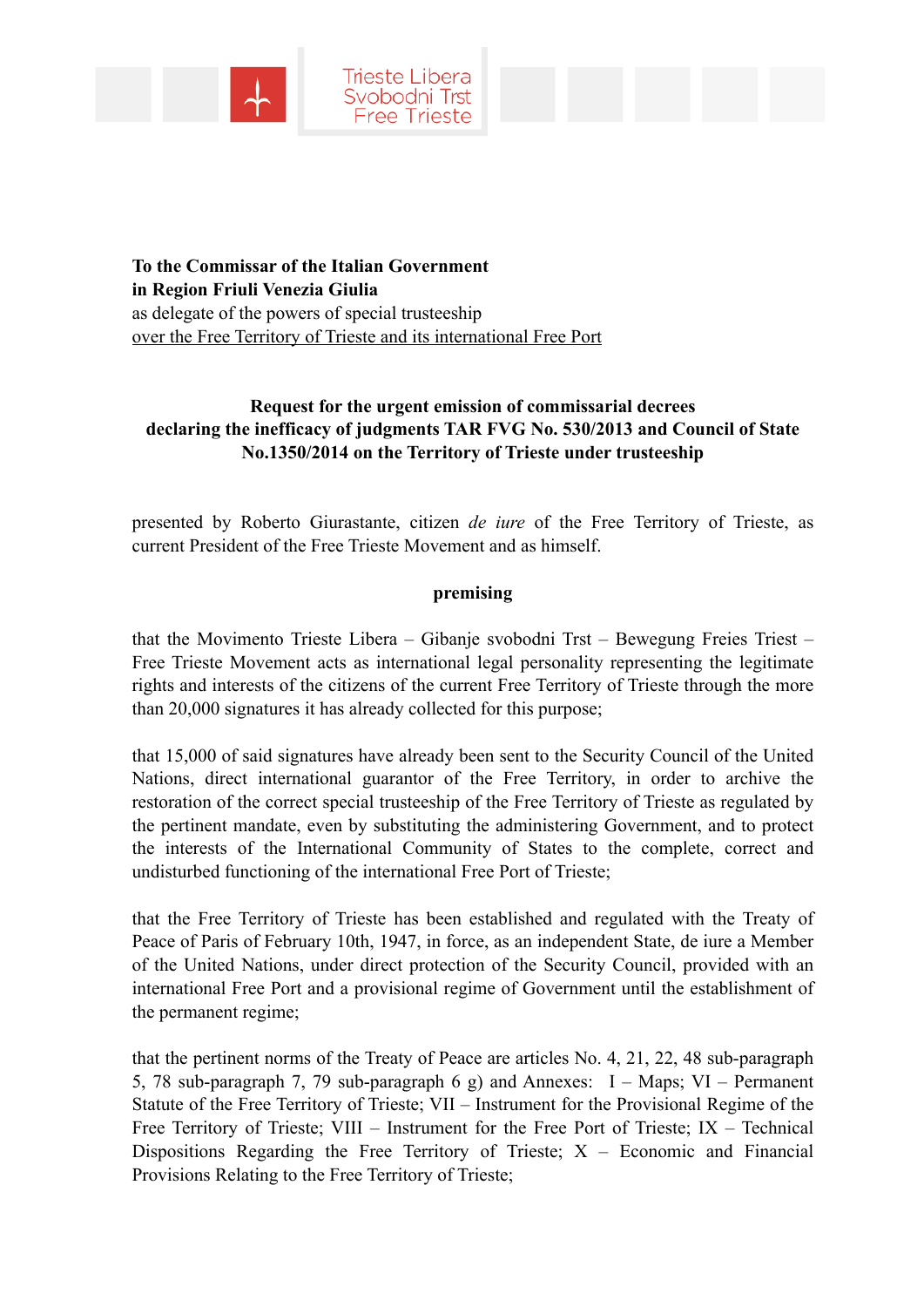that at the coming into force of the Treaty, since September 15th, 1947, Italian sovereignty over the area has ceased once and for all and the Free Territory of Trieste has been rightfully established as sovereign State under a provisional regime of government, temporarily entrusted to the Allied Military Commands there present, which did therefore take care to establish the first Government of the new State and to create its other institutions and bodies;

that this regime of provisional government has the status of a special trusteeship under the control of the Security Council of the United Nations and it is entrusted to a provisional Government, since it consists in the temporary administration of a State that has already been established;

that this special trusteeship differs from the ordinary trusteeships of territories that have nor become a State yet which, therefore, were entrusted to another State under the supervision of the United Nations Trusteeship Council;

that the obligations of the Government entrusted with the special trusteeship mandate for the Free Territory of Trieste are defined at Annex VI – Permanent Statute of the Free Territory of Trieste and at Annex VII – Instrument for the Provisional Regime of the Free Territory of Trieste; Article 2, sub-paragraphs 3 and 4 of Annex VII establish the obligation to apply in the Provisional Regime the compatible norms of the Permanent Statute;

that said compatible norms of the Permanent Statute, to be applied in the Provisional Regime do especially regard: the demilitarisationand neutrality of the Free Territory (Article 3); its democratic legal order as for Human Rights and Fundamental Freedom (Article 4) Civil and PoliticalRights (Article 5); the right to citizenship (Article 6); the Official Languages (Article 7); the State insignias (Article 8); the structure and representativeness of the Organs of Government (Articles 9 and 29); the principles of Constitutional law (Article 10); the structure of Legislative Authority (Articles 14, 15, 16); The direct and exclusive responsibility to the Security Council (Articles 17 and 25, which includes the principle of international arbitration for the Free Port included in Article 24 of Annex VIII); budget (Article 21); Special Powers and Pardon (Articles 22 and 23): ForeignRelations (Article 24); Appointment and Removal of Administrative Officials (Article 26); Public Security and police forces (Articles 27 e 28); Railways (Article 31); Commercial Aviation (Article 32); maritime registers for the Territory and the other States (Article 33); the international Free Port (Article 34); freedom of transit of the goods between the Free Port (Article 35); the interpretations and the amendment of the norms, including the right to petition (Articles 37 e 36);

that the Provisional Regime of the Free Territory of Trieste must as well apply the provisions of Annex IX on Technical Dispositions and these of Annex X on Economic and Financial Provisions and, in particular: the norms on the obligations of Italian public or private social insurance organizations (Article 7), the rights and payment of Italian civil or military pensions (Article 8) and of the rights on industrial, literary and artistic property (Article 18); the fiscal law that, at Article 5, exempts the Free Territory from the payment of the Italian public debt; the norm on the property or revenues and State Property of the Free Territory which transfers, without payment, Italian State and para-statal property to the in the Free Territory (Article 1), and the complementary norm of Annex VIII, Article 2,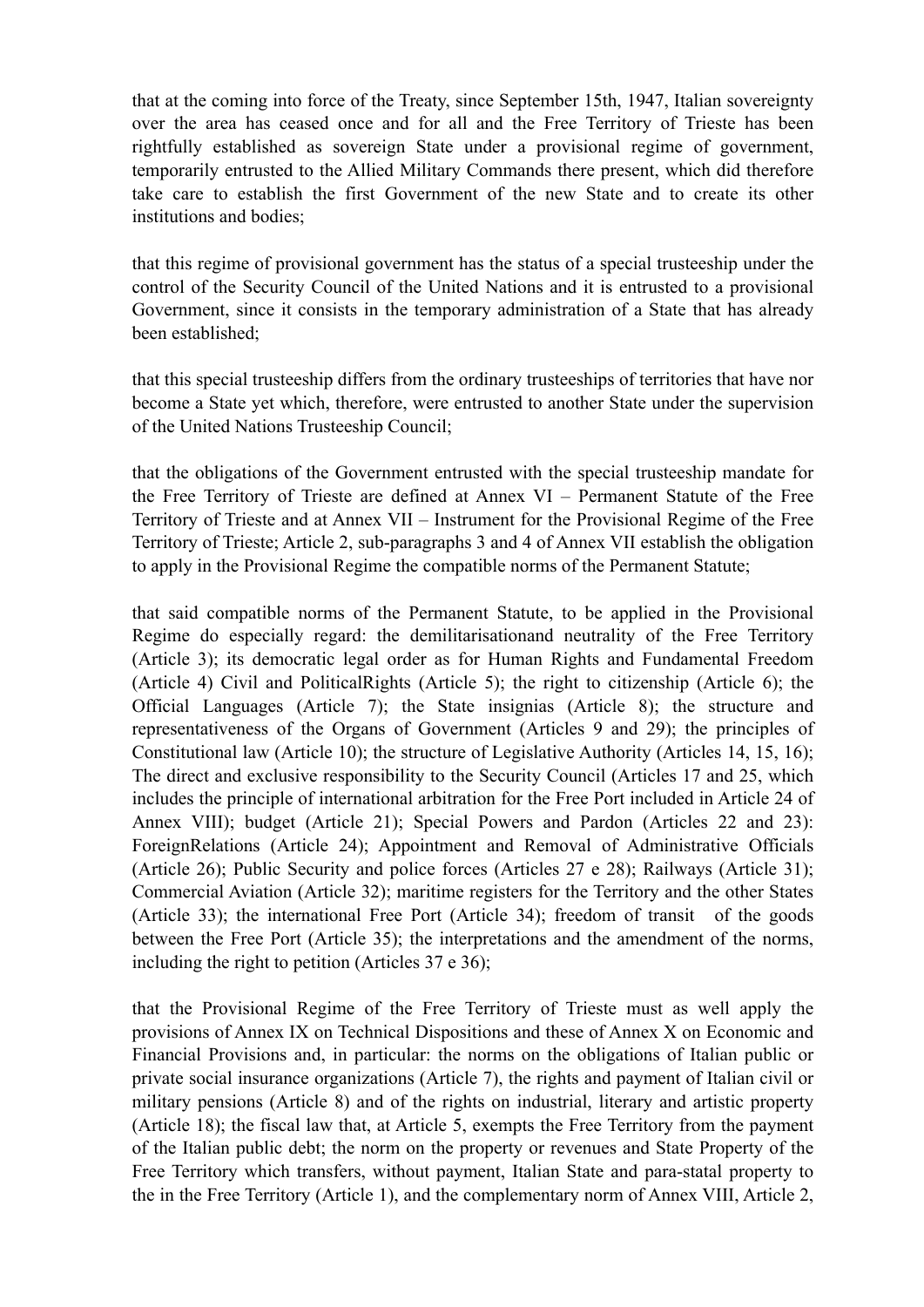sub-paragraph 2, which transfers, without payment, to the Free Port all Italian state and para-statal properties within its limits;

that the Treaty of Peace, and along with it, the recognition of the Free Territory of Trieste as sovereign State are a legal and binding part of the Italian legal system under Law e vincolante dell'ordinamento giuridico italiano in forza della Law No. 811 of August 2nd, 1947, authorizing the Government of the Republic of Italy to ratify the Treaty; Legislative Decree of the Temporary Head of State No. 1430 of November 27th, 1947, executing the Treaty; Law No. 3054 of November 25th, 1952 ratifying Legislative Decree No. 1430 of November 28th, 1947 and of Articles 10, sub-paragraph 1 and 17, sub-paragraph 1 of the Constitution of the Republic of Italy;

that the Treaty of Peace is a multilateral normative treaty, therefore not a contractual treaty. Due to this, it can only be amended with the formal consent of all the Signatory States and of their Successors, under the rules and procedures of international law, as codified - in particular - in the Charter of the United Nations of June 26th, 1945, in the Vienna Convention on the law of treaties and in the Helsinki Final Act of the the Conference on Security and Co-operation in Europe of 1975;

that, therefore, the only modification of the Treaty of Peace affecting the Free Territory of Trieste is the one occurred in 1991-92, with the international recognition of the new independent States of Slovenia and Croatia within their current borders, since it did *ipso facto* limit the current extension of the Free Territory of Trieste to its main area, consisting in the city and international Free Port of Trieste and by five municipalities nearby;

that in 1954, following the difficulties in establishing the permane regime of government due to the strategic problems of the Cold War, the special trusteeship over the current Free Territory of Trieste was transferred from the Allied Commands to the Italian Government (not to the State of Italy) under the form of a temporary civil administration, invested with the same powers and duties as before towards both the Free Territory of Trieste and the Security Council of the United Nations;

that this handover took place through an appropriate, additional executive instrument of the Treaty of Peace, which was therefore written in the subordinate form of a Memorandum of Understanding between the ceding and receiving entrusted Governments, who undersigned it in London on October 5th, 1954 and it was formally notified to the responsible Security Council of the United Nations;

that, therefore, this executive instrument did entrust to the Head of the Italian Government the role of provisional Governor of the current Territory of Trieste that was previously assigned to the Head of the Allied Military Government of the Free Territory of Trieste (AMG FTT) and, therefore, also the role and obligations of an international officer of the United Nations, as ruled by the Treaty (Annex VI, Articles 17 and 25) to whoever carries out the duties and functions of Governor and to the staff they delegate to execute these;

that the new provisional Government - the Italian Government - assigned the the legislative and administrative powers of the special trusteeship over the Free Territory of Trieste to a special officer, the "*Commissario Generale per il Territorio di Trieste*" (General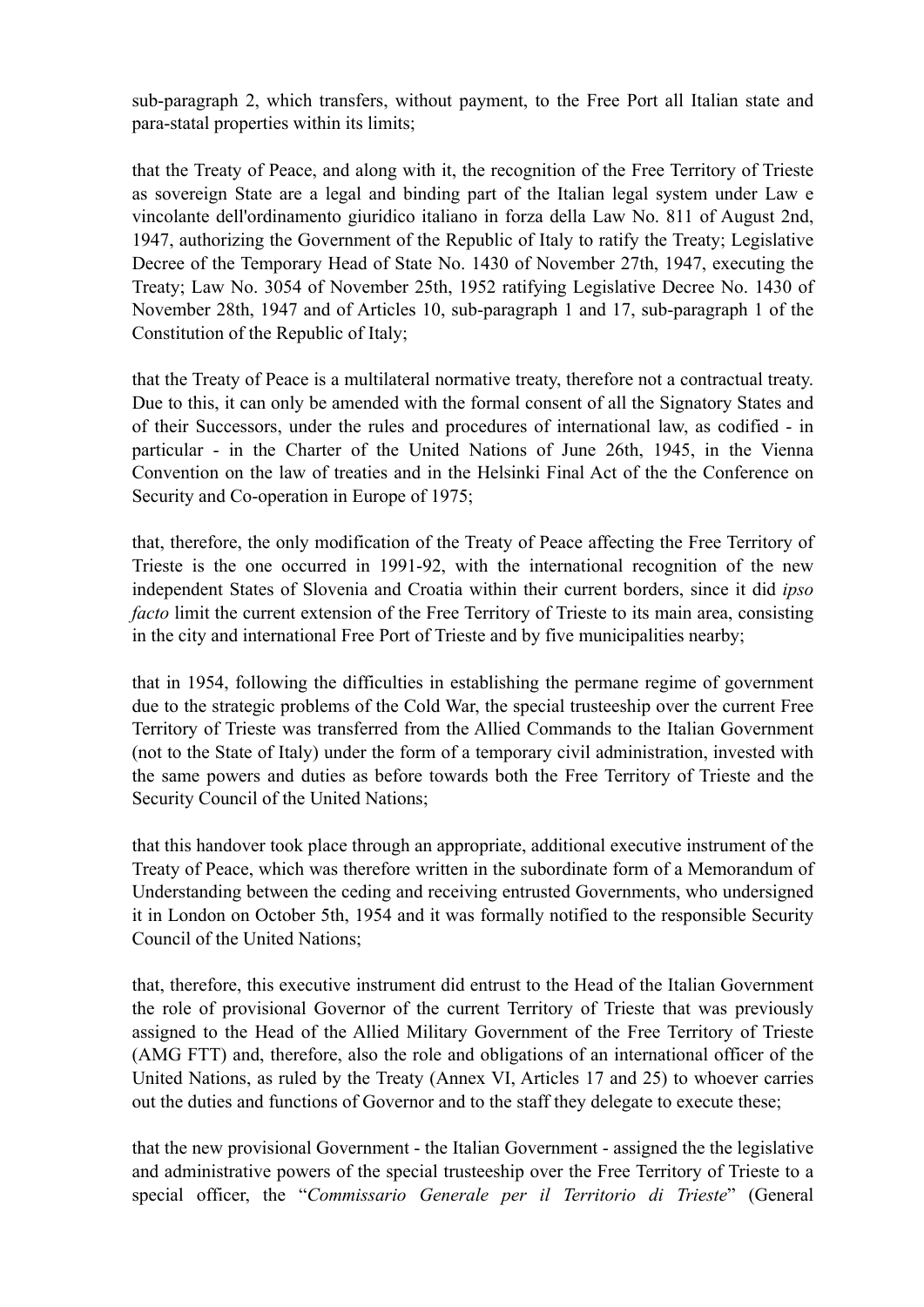Commissar for the Territory of Trieste), a new Italian officer appointed under the Decree of the President of the Republic - DPR 27.10.1954, and they did efficiently carry out the special powers of trusteeship delegated to them;

that with Constitutional Law No. 1/1963 the Italian Parliament did intentionally recognize the legal status of the Free Territory of Trieste entrusted, under a special trusteeship mandate, to the Italian Government, by aggregating, only for matters of administration, the Municipalities of the current Free Territory (Article 2) to Region Friuli Venezia Giulia and transferring the function to exercise, on behalf of the Italian Government, the powers of trusteeship of the Free Territory of Trieste from the previous General Commissar for the Territory of Trieste to the newly established Commissar of Government in the Region (Article 70);

that for said reasons, the Commissar of Government in Region Friuli – Venezia Giulia, does no only exercise, on behalf of the Government of the Republic of Italy, the ordinary powers of their office in the part of the region under the sovereignty of the Republic of Italy (Provinces of Gorizia, Udine, Pordenone), but does also exercise, on behalf of the Italian Government as trustee of the Free Territory of Trieste, separate international powers, differing from the previous as for nature, origin and purpose, and consisting in the exercise of the special trusteeship over the Free Territory of Trieste itself;

that said, different and separate roles of the Commissar of Government in Region Friuli – Venezia Giulia are therefore the legal expression of the corresponding, separate and different roles of the Italian Government as Government of the Republic of Italy and as provisional Government entrusted with the administration of the Free Territory of Trieste;

that for the same reasons and in fulfillment of Constitutional Law No. 1/1963 the then General Commissar for the Territory of Trieste, Mr. Libero Mazza, with the Decree of the President of the Republic dated May 29th, 1964 was appointed Commissar of Government in Region Friuli – Venezia Giulia;

that afterwards, on the local level and on that of domestic policy, Italian authority did unfortunately decide to carry on a deceptive, increasing political-propagandistic and administrative action to simulate that the Free Territory of Trieste and its international Free Port had persistently remained under the Italian sovereignty established with the Treaty of Rapallo of 1920, or that they "returned" to that status either following the Memorandum of Understanding of London or the the bilateral Italian-Yugoslav treaty of 1975 - which, as such, had no legal effect on third States, including the Free Territory of Trieste itself;

that this illegal political-administrative action, carried out in the name of the Republic of Italy, but in violation of its own Constitution, has caused and causes serious violations of international law, of the rights of the sovereign population, of the citizens and the enterprises of the Free Territory of Trieste, of the rights of all States to the free, indiscriminate use of the international Free Port of Trieste and to take part in its management under the provisions of the Treaty of Peace;

that, at the same time, the Italian Government had to respect the inviolability of the international laws which established the Free Territory of Trieste continuing to exercise the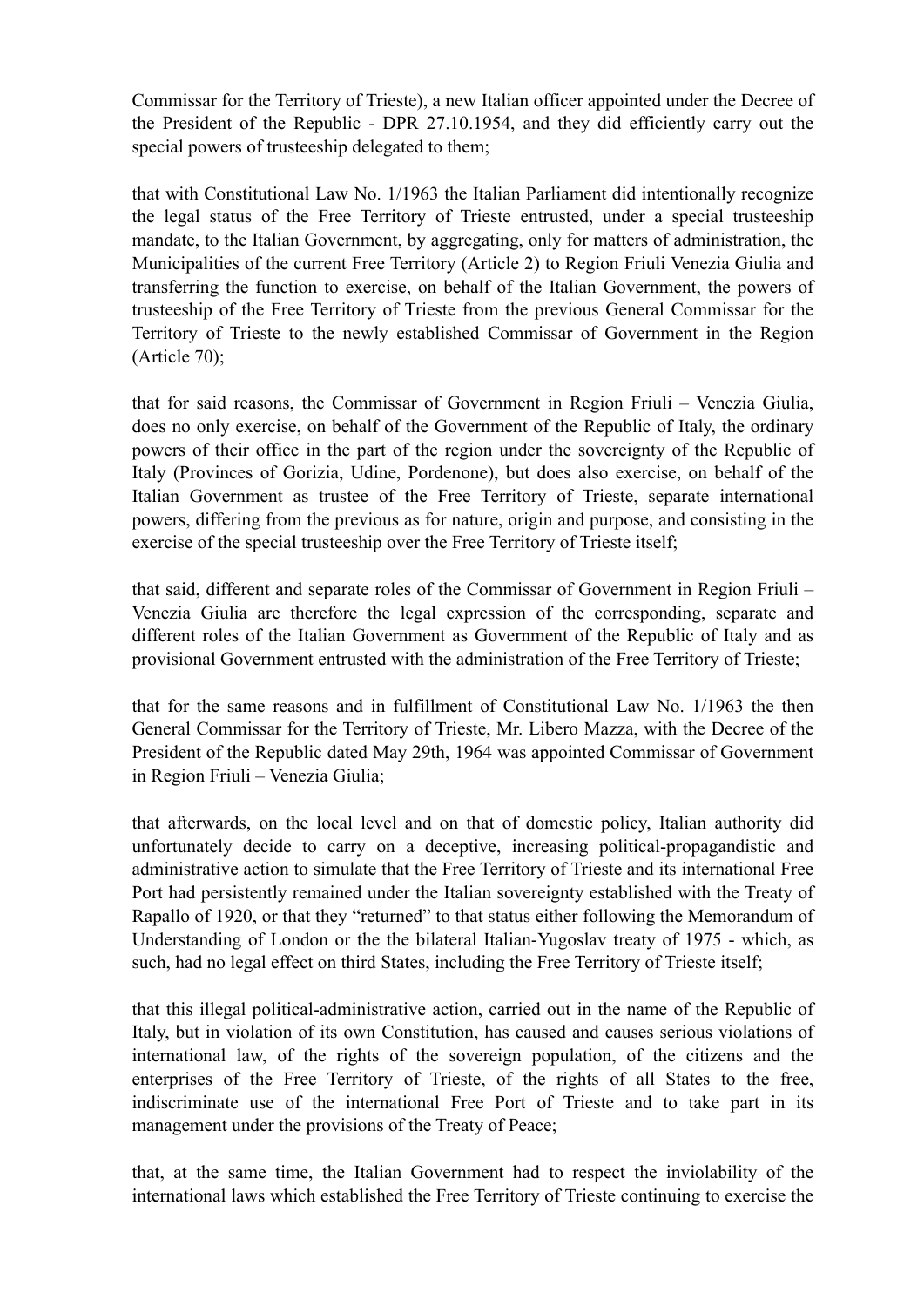special trusteeship through legal provisions taken with these powers, either directly or through the Commissar of Government in Region Friuli-Venezia Giulia, especially on matters involving rights and interests of other States, like the extension of the international Free Port of Trieste and the "*Fondo Trieste*" (Counterpart Funds), established in 1955 with funds from the United States and budgets of the Free Territory, then attributed to the Commissar of Government;

that by efficiently exercising said special legislative powers, the Italian Government and its Commissar of Government recognize to be enforcing the special trusteeship of the Free Territory of Trieste under the mandate of the Security Council of the United Nations, in execution of the Treaty of Peace of Paris of 1947, and consequently they recognize that Italian sovereignty over the current Free Territory of Trieste does no longer exist since it ceased on September 15th, 1947;

that the latest of said measures is Decree No. 19/8-3/2014 Of January 8th, 2014, with which the Commissar of Government has prolonged the temporary opening of a portion of street within the customary border of the international Free Port of Trieste;

that the latest provision with which the Italian Parliament has confirmed, once again, the lack of its sovereignty over the Free Territory of Trieste since 1947 is Law No. 190 of december 23rd, 2014, which, at sub-paragraph 614 recognises that any change in the areas of the international Free Port of Trieste falls under the exclusive, special competence of the Commissar of Government, under the powers of special trusteeship they received with Constitutional Law No.1/1963, Article 70;

that this question has already been referred to the Commissar of Government with an act presented on March 10th, 2015 (*"Request of legal measures concerning taxation, to be rightfully enforced at the earliest possible time with the entrusted powers for the special administration of the Free Territory of Trieste assigned to this Commissar of Government under Article 70, sub-paragraph 1 of Constitutional Law No. 1/1963*, and annexes) to which this act does expressly refer to;

that on December 30th, 2014, with declarations following from these acts, the Commissar of Government-in-Office herself confirmed to be aware to have and exercise said powers, which are part of the special trusteeship over the Free Territory of Trieste, previously exercised by the General Commissar and by the Allied Military Government, and have nothing to do with the exercise of Italian sovereignty;

## **remarking**

that to validly exercise the powers of civil, criminal, administrative and fiscal justice over the Free Territory of Trieste, the judicial bodies provided for by a third State, in this case the Republic of Italy, must receive a regular, official mandate from the entrusted Government, either directly or through the delegated Commissar of Government;

that whenever they did not receive this official mandate, their acts and provisions cannot have legal efficacy on the territory and towards the citizens and enterprises of the Free Territory of Trieste;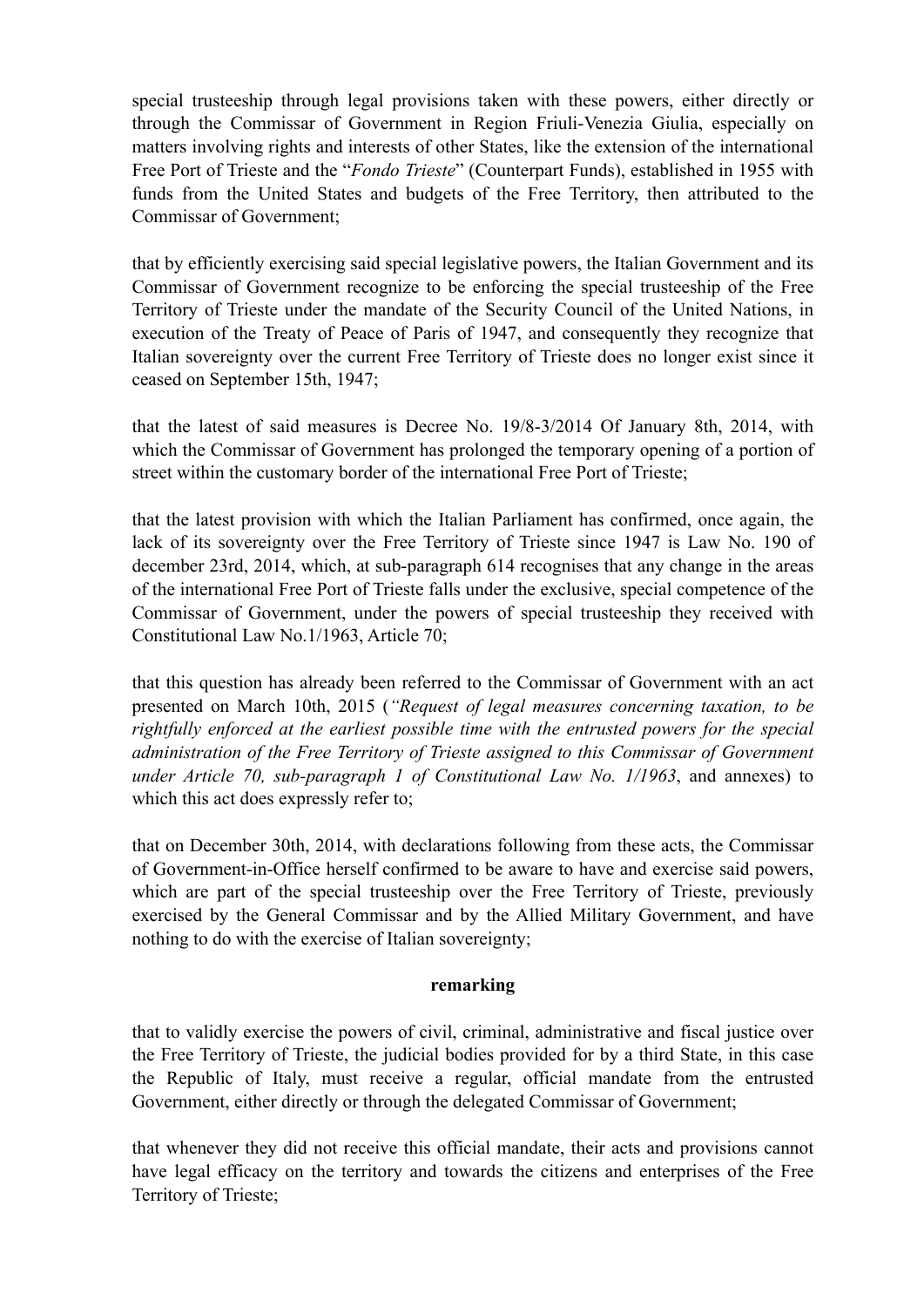that the obligation to declare, by their own initiative or upon request of a party, the consequent legal inefficacy of said acts and provisions vitiated by absolute lack of jurisdiction falls under the competences of the Government entrusted with the special trusteeship, directly or through the delegated Commissar of Government;

## **taking into account**

that on October 28th, 28.10.2013 the Regional Administrative Court of Friuli-Venezia Giulia issued, on the matter of the sovereignty of the Free Territory of Trieste, and the consequent illegitimacy of regional elections of Friuli-Venezia Giulia held on that territory under Italian electoral law, the negative judgment No. 530/2013 **(Annex 2)** confirmed on March 19th, 2014 by the Council of State of the Republic of Italy with its judgment No. 1350/14 **(Annex 2)**, ordering the payment of legal expenses the claimant 57 citizens de iure of the Free Territory of Trieste and the main appellant and the appellants *ad adiuvandum.*

that the above mentioned judgement TAR FVG has rejected - with reasons without legal basis, yet, confirmed by the Council of State - the absolute exception of jurisdiction, and it has simulate the jurisdiction of the Republic of Italy by claiming, against truth, in conclusion, as fundamental and conclusive argument that «*the so-called Free Territory of Trieste has never existed and does not presently exist*», that the questioned Constitutional Law No. 1/1963, including in Autonomous Region Friuli-Venezia Giulia also the Municipalities constituting Zone A of the FTT did «*simply confirmed and reinforced in various ways Italy's sovereignty over zone A of the territory of Trieste which was already set forth in the above-mentioned Memorandum of London, reaffirmed the fact that the Free Territory was not created and recognised at the same time Yugoslavia's sovereignty over zone B.*», and that this would be then confirmed again by following treaties and agreements;

that the judgment TAR FVG itself is part, as it was not amended by the Council of State, this radical judicial aggression to the rights of the citizens of the Free Territory of Trieste with serious historical-political reflections and proposing the repression of the civil and political rights of the appellants, affirming, against the truth and the law, that the claims they brought forward in their appeal go beyond the right of opinion and are subversive agains the State of Italy and peace, as well as stating the consequent alleged crimes, which would lead to a term of imprisonment from 12 to 40 years;

that this is a substantial re-enforcement, in violation of the very Constitution of the Republic of Italy and of the international obligations regarding human rights, of the «*reati contro lo Stato*» (Crimes against the State) of the former Italian fascist regime and of the competent *Tribunale Speciale*, (Special Court) and, therefore, this is an act of antidemocratic judicial repression of both the appellant and of all the other citizens of the Free Territory of Trieste who support its status as a Sovereign State, as well as of any other opinion and organization disliked by the ruling powers of Italy;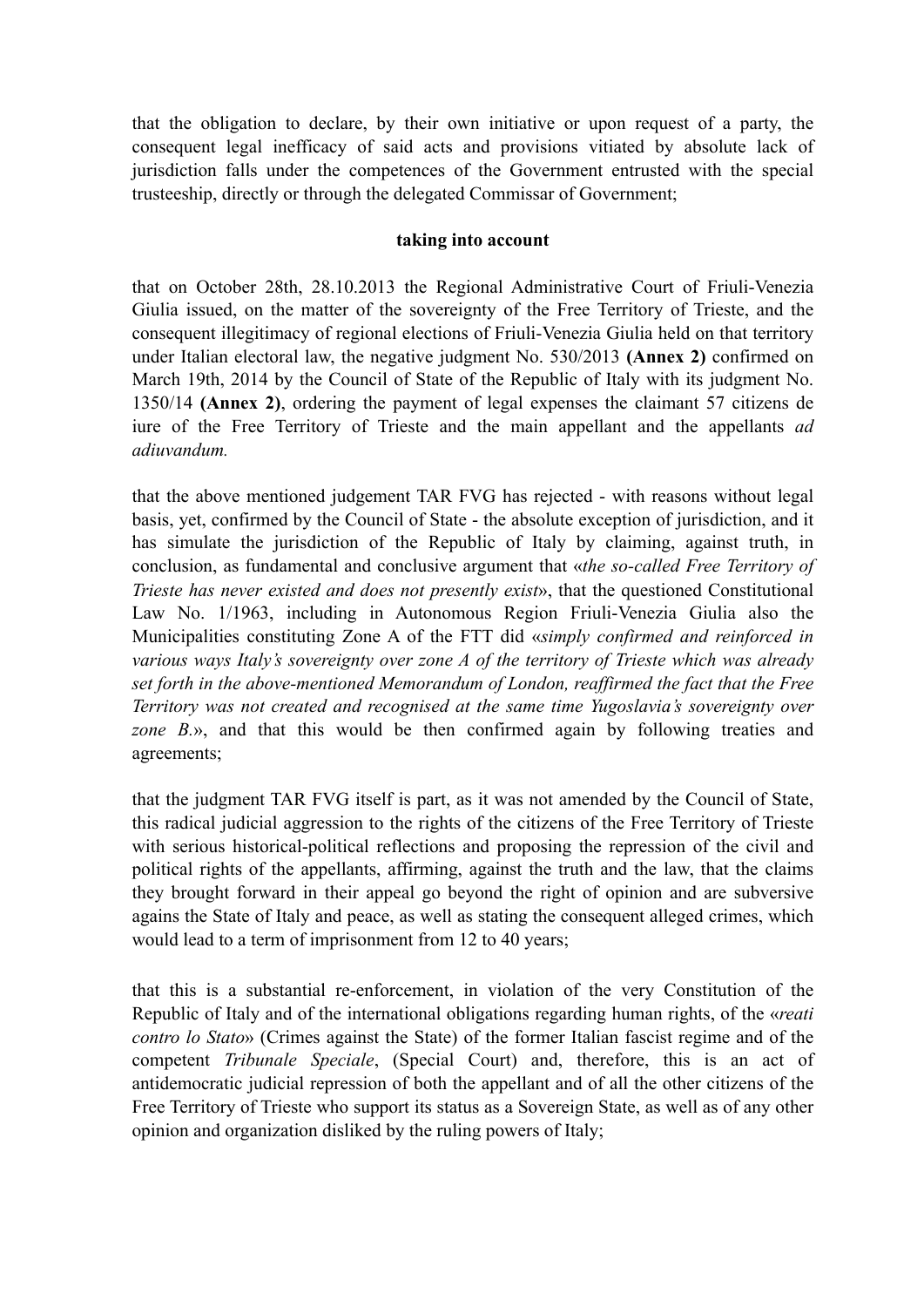that the defendant, Autonomous Region Friuli - Venezia Giulia did as well demand, with a note dated March 2nd, 2015 that the 57 appellant pay the legal expenses - for both the trial of first and second instance amounting to Euro19.000 in total;

that therefore, for all the reasons mentioned above, it is clear that both judgments are radically harmful, under all perspectives, for the rights and legitimate interests of the sovereign population, of the citizens as individuals and of the enterprises of the Free Territory of Trieste, and, by going as far as denying its legal existence, these do as well deny the related rights of the other States to the free, indiscriminate use of the of the international Free Port of Franco and to take part in its management under the provisions of the Treaty of Peace;

# **considering**

that for those reasons, both judgments, as themselves and as long as these are falsely considered valid and legally efficacious by other judicial and administrative bodies in the Free Territory of Trieste, can cause further severe and irremediable damages to the rights and the legitimate interests of the sovereign population, the citizens and the enterprises of the Free Territory of Trieste, and to the rights of all the States to the free, indiscriminate use of the of the international Free Port of Franco and to take part in its management under the provisions of the Treaty of Peace;

that the entrusted Italian Government and the Commissar of Government it has delegated to exercise the powers of special trusteeship over the current Free Territory of Trieste do, because of their role, the institutional duty to defend those rights and to protect these from any incumbent threaten;

## **requests**

that the Commissar of the Italian Government in Region Friuli-Venezia Giulia, for her role of officer delegated to exercise the powers of special trusteeship over the Free Territory of Trieste and its international Free Port, entrusted from the Security Council of the United Nations to the Italian Government, in person of the Head of the Government itself;

## **to urgently issue**

the rightful decrees recognizing and declaring the legal inefficacy of judgements No. 530/2103 of the Regional Administrative Court of Friuli Venezia Giulia and No. 1350/14 of the Council of State of the Republic of Italy for absolute lack of jurisdiction over the current Free Territory of Trieste under trusteeship and over its sovereign population, enterprises and the rights of all States to a free, indiscriminate use of the international Free Port of Trieste and to its management under the pertinent norms of the Treaty of Peace of Paris of February 10th, 1947.

Precising that to the omission or delay in issuing the rightful legal provisions here requested will be followed by a direct complaint to the international guarantor of the sovereignty and independence of the Free Territory of Trieste.